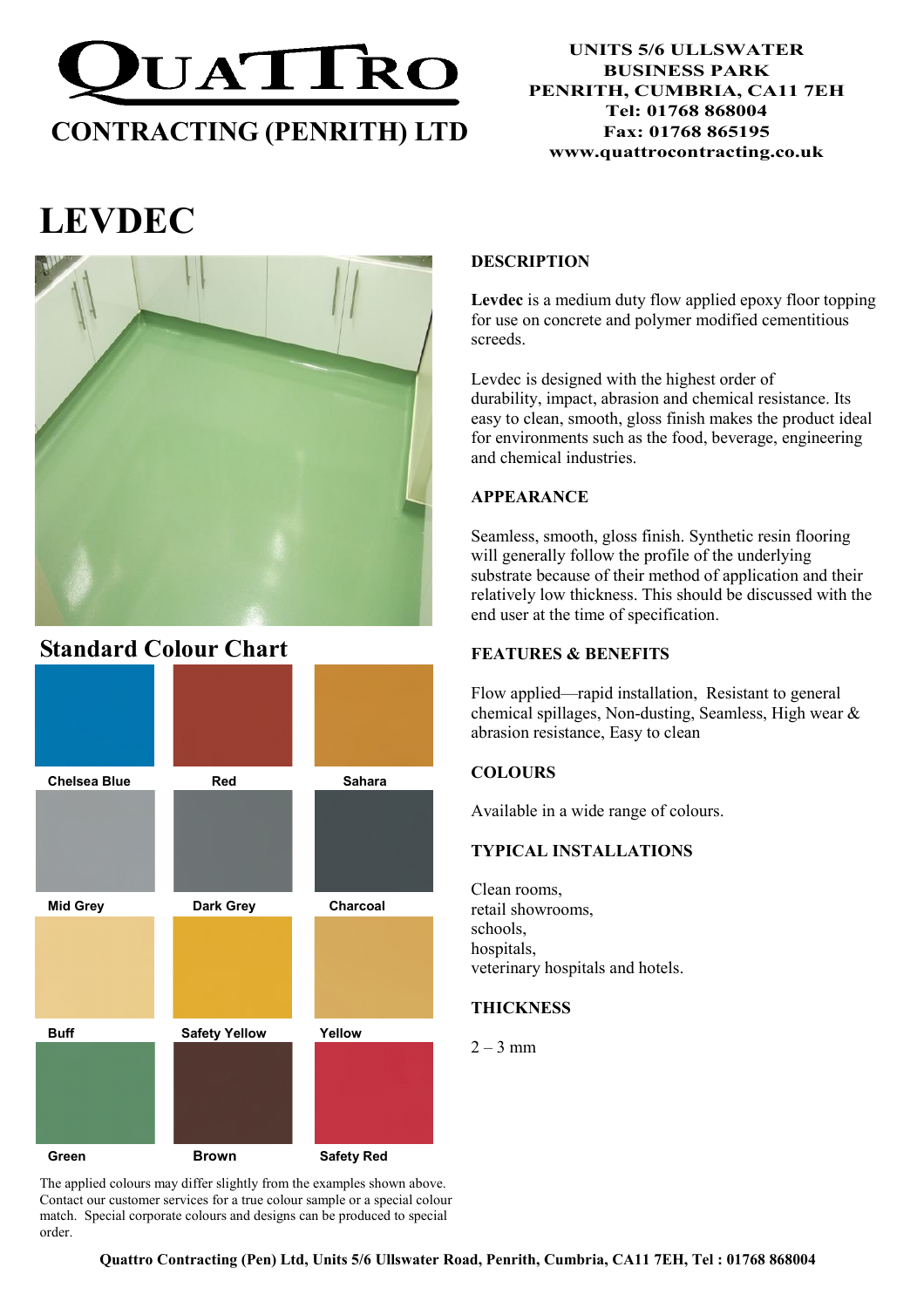# LEVDEC TECHNICAL DATA

#### Temperature Resistance

Levdec is resistant to cleaning up to 60°C. Typical Properties, 28 days at 20 ºC BS 8204-6 Type 5 Adhesion to concrete (BS EN 1504-2) > 1.5 MPa (concrete failure) Mixed density 1.8 kg/litre Shore D hardness 72

Slip Resistance (BS 7976-2) Dry > 40 Low Slip Potential. The typical physical properties given above are derived from testing in a controlled laboratory environment. Results derived from testing field applied samples may vary dependent upon site conditions. Cure Schedule at 20 ºC, Working life of full packs \* 25 minutes.

\* Usable working life of material following mixing and immediate spreading as per the application instructions.

#### Finished floor \*

Cure time to light pedestrian traffic 24 hours Cure time to heavy duty traffic 48 hours Full chemical resistance 7 days

\* The above cure times are approximate and given as a guide only.

These times can vary due to prevailing site conditions. Pack Size, 30.5 kg Coverage\*

3.6 kg/m2 at 2 mm or 5.4 kg/m2 at 3 mm \* Coverage figures given are theoretical. Practical coverage rates may vary due to wastage factors and the type, condition, profile and porosity of the substrate. Application Conditions Ideal ambient and substrate temperature range is 15—25 ºC. Localised heating (electric powered warm air blower) or cooling equipment may be required outside this range to achieve ideal temperature conditions. The aggregate can be stored in a cool area (or warm area in the case of low ambient temperature) in order to control product temperature and working life. The substrate and uncured floor must be kept at least 3 ºC above the dew point to reduce the risk of condensation or blooming on the surface, from before priming to at least 48 hours after application. The surface strength of the concrete base or screed assessed using a rebound hammer in accordance with BS 1881-202 should be above 25 and the surface tensile strength should exceed 1.5 N/mm2. An effective structural damp proof membrane should be present and the relative humidity at the surface no more than 75% when measured by the method of BS 8203. New concrete should be a minimum of Grade C35 with a minimum cement content of 300 kg/m3 and should not contain a water repellent admixture. Surface Preparation Inadequate preparation will lead to loss of adhesion and failure. In flow applied systems there is a tendency for the finish to mirror imperfections in the substrate. Grinding, or light vacuumcontained shot-blasting is therefore preferred over planing for these systems. Percussive scabbling or acid etching is not recommended. The substrate should be finished to a surface regularity when tested according to BS 8204-1 of class SR1 otherwise a scratch coat will be required.

#### Application Instructions Priming

Priming should be carried out using Q/Prime SF at 5 - 8 m2/kg depending on substrate porosity. Apply using a medium nap roller ensuring complete coverage and avoiding pooling. If, when cured, there are dry patches, a further primer coat is required. Allow to cure completely before proceeding. If the primer has been left to cure for >48 hours then the primer surface should be mechanically abraded and the area reprimed. Failure to do so may result in pin-holing of the surface topping.

#### Application of Levdec

Prior to mixing, the temperature of the three components must be between 15 and 25 oC. Pre-mix the coloured resin component before use. Add the hardener component to the coloured resin component and mix using a low speed electric mixer (200 - 500 rpm) for 1 - 2 minutes until homogeneous. Decant the mixture into a suitable mixing vessel and gradually add the aggregate component whilst continuing the mixing action. When all the aggregate has been added, mix for a minimum of 3 minutes until a uniform coloured, lump-free mix is obtained. Care should be taken to ensure that any material adhering to the sides, bottom and corners of the mixer is thoroughly blended in. Unduly extended or vigorous mixing should be avoided in order to minimize air entrainment.

Apply the mixture immediately onto pre-primed areas , spread to the required thickness using a steel float then de-aerate using a spiked roller. Continue spiked rolling until air is released finishing well before the material begins to gel.

The cured product should be protected from other trades using Kraft paper or similar breathable material. Polythene should not be used. Protect the installed floor from dust, traffic, damp, condensation and water for at least 24 hours or longer at colder temperatures.

#### Cleaning

Regular cleaning is essential to enhance and maintain the life expectancy, slip resistance and appearance of the floor. Levdec can be easily cleaned using industry standard cleaning chemicals and techniques. Consult your cleaning chemical and equipment supplier for more information.

#### Storage

Materials should be kept dry and stored in a weatherproof building maintained at 15  $\degree$ C to 20  $\degree$ C on pallets and away from walls. Consignments should be used in order of batch number. Protect from frost.

#### Shelf Life \*

12 months if stored in accordance with the above recommendations.